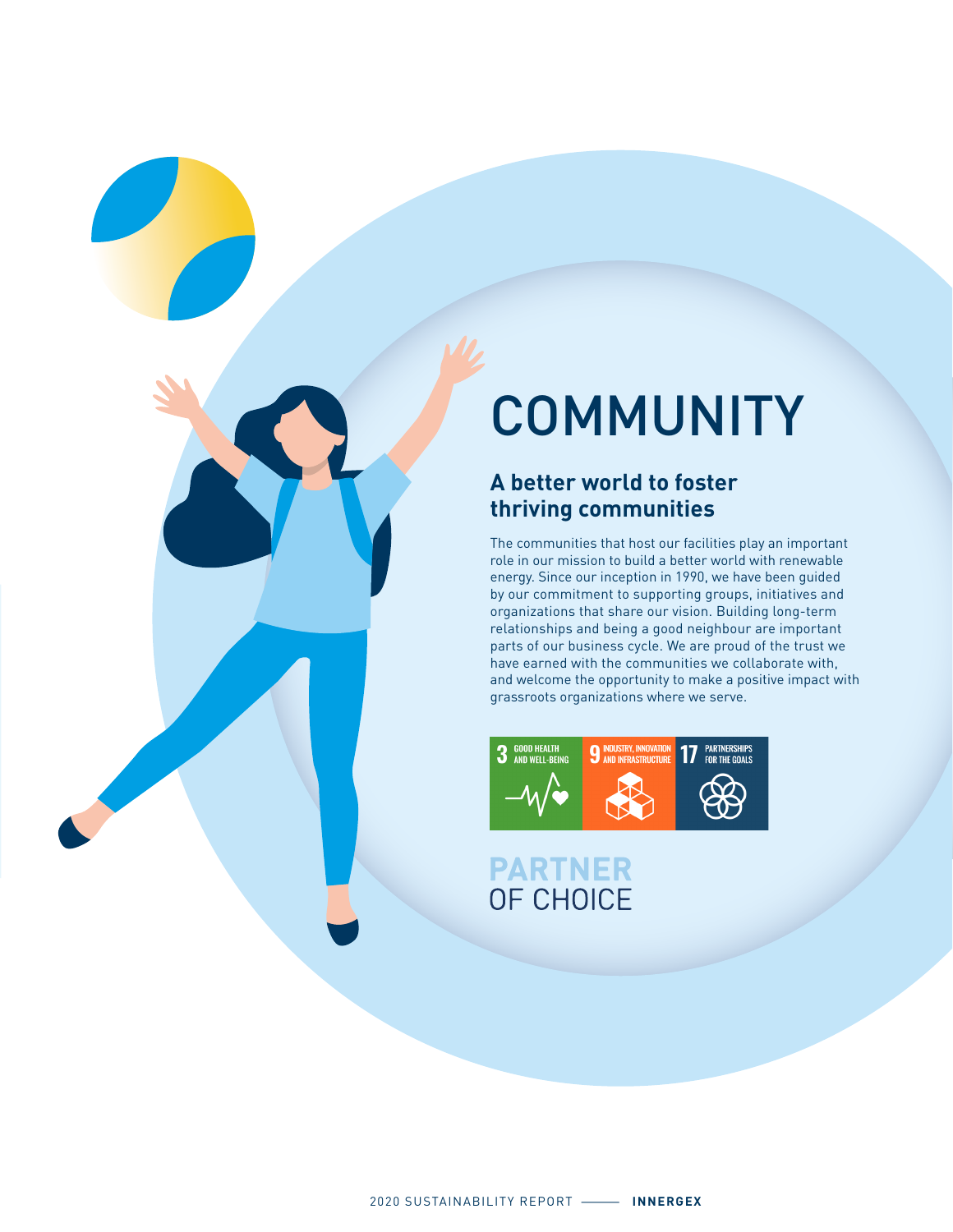## A Good Neighbour

Being a good neighbour is important to Innergex and we take great pride in our track record of nurturing strong, long-term relationships with the communities where we conduct operations. Beginning with extensive pre-development consultations and community outreach, we take time to learn about a community's needs and often work with them to ensure a design that best suits a mutually beneficial conclusion. We believe in strong relationships built on bilateral communication and mutual understanding and achieve these relationships through our commitment to leading with integrity, getting involved and following our passion.

From conceptualization to commissioning and throughout operation, working with our host communities and sharing the benefits that arise from a renewable energy project is a core element of our sustainable development strategy.

Innergex is among the first independent renewable energy producers in Canada to understand the value of partnering with municipal governments to share in the wealth generated through clean, local energy generation. Such partnerships offer a long-term revenue source that is injected back into rural economies to build further capacity, create jobs and add value to local economies. Our first such project, the Viger-Denonville community wind farm in Quebec, has been in operation since 2013 and will continue to share the value generated by the facility with the Regional County Municipality of Rivière-du-Loup throughout the duration of the 20-year power purchase agreement.

The positive impacts of a renewable energy project on a community can be vast and long-term. Some of the benefits include:

- A source of revenues
- Investments in community infrastructure projects
- Skills training and job creation
- Directing sustainable land resource development
- Promoting healthy communities
- Promotion of Indigenous rights and territory
- Contracting opportunities for Indigenous-owned businesses
- Building capacity for future development projects
- Fighting climate change

### Sponsorships and Donations

Part of being a good neighbour means supporting the causes and efforts that have a broader impact in communities. Our sponsorships and donations have and will continue to generate benefits in communities, and more than ever we remain committed to the values that have helped us grow our giving through our facilities. We are committed to supporting the following sectors:

- Environment and Sustainability
- Community and Culture
- Health and Research
- Sports and Recreation
- Education and Engagement



#### **Over \$2.7 M**

in funding distributed through sposorships, donations and voluntary contributions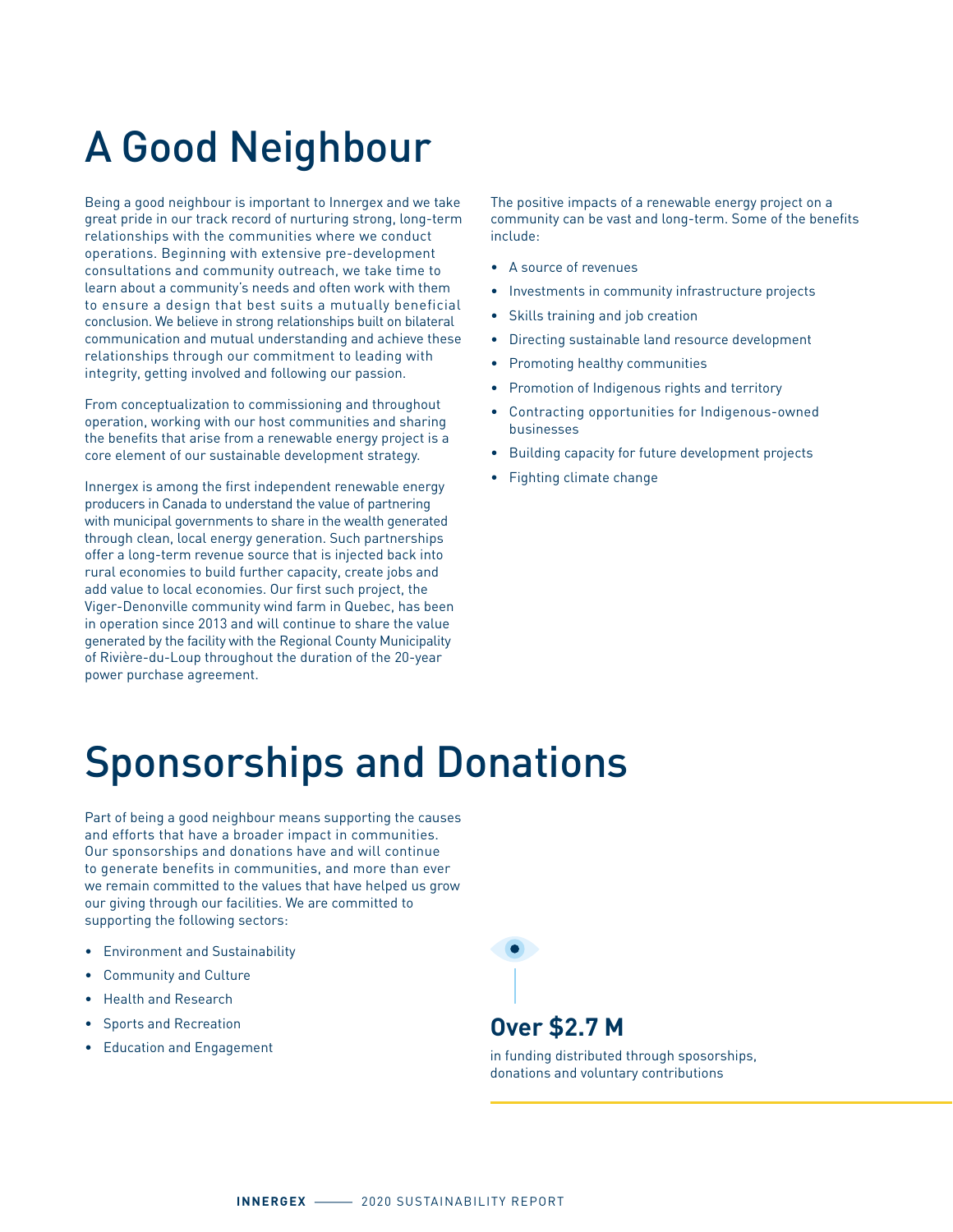

Some of the organizations we are proud to have supported in 2020 include:

| Centraide Kamouraska<br>(Quebec, Canada) | Regroupement des jeunes<br>chambres de commerce du Québec<br>(Quebec, Canada) | Fillactive<br>(Quebec, Canada)      |
|------------------------------------------|-------------------------------------------------------------------------------|-------------------------------------|
| Club des petits déjeuners                | Vancouver Food Bank                                                           | Uhiwai 0 Haleakal ā                 |
| (Quebec, Canada)                         | (British Columbia, Canada)                                                    | (Hawaii, US)                        |
| Cinétoile                                | Cœur + AVC/Heart & Stroke                                                     | Comunidades Que Se Cuidan           |
| (Quebec, Canada)                         | <b>Equndation Canada</b>                                                      | (Santiago, Chile)                   |
| <b>STARS Foundation</b>                  | San Diego Food Bank                                                           | Fédération française de cardiologie |
| (British Columbia, Canada)               | (California, US)                                                              | (Lyon, France)                      |

#### **Time for Solidarity Campaign**

Many individuals and community organizations faced serious challenges in 2020 because of the COVID-19 pandemic. At Innergex, we strive to conduct our daily activities with our corporate values in mind, and this made one of the seven values, **Get Involved**, even more important in 2020. Contributing to the wellbeing of people in need became a focus for us. Our collective efforts resulted in Innergex donating more than **\$227,000** and our employees contributing an additional **\$37,225 to COVID-19 relief efforts** through this campaign.

#### **Supporting Employee Initiatives**

Innergex is proud to help make a difference in the causes important to our employees. In 2020, we launched our **Employee Matching Donation** program which matches funds raised by employees up to \$500 per community initiative. Several employees participated raising funds for different organizations.

As part of this initiative, a team of employees raised funds for Breakfast Club of Canada (Le Club des petits déjeuners) a not-for-profit that aims to ensure that all students have reliable access to nutritious food in a safe and supportive environment, in order to positively impact health and learning. With the support of their colleagues and the Corporation they raised a total of \$14,000 for the organization.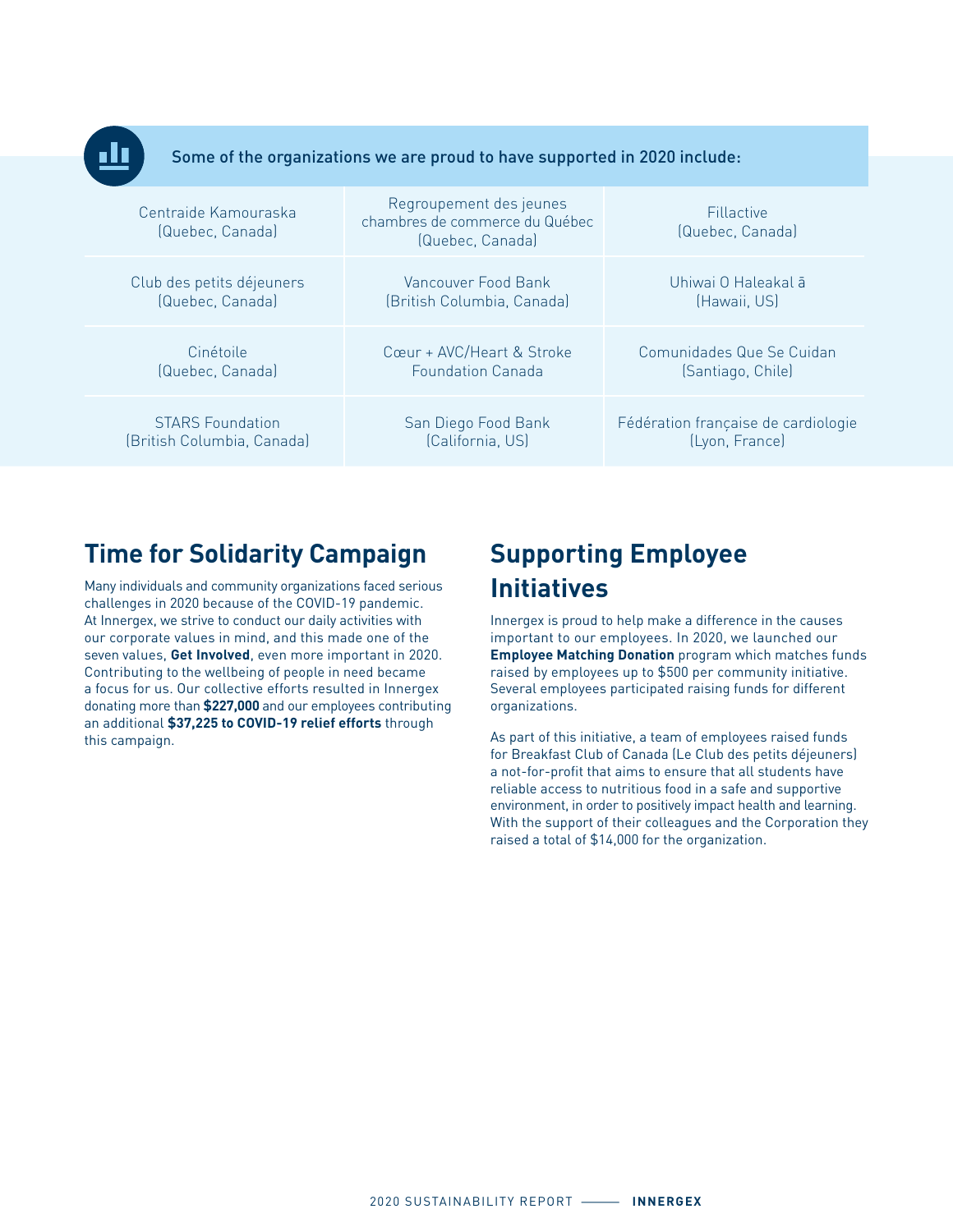### Engagement Approach

Every community that hosts one of Innergex's projects is unique and Innergex aims to adapt to each location's particular needs. We begin by identifying key stakeholders. Our engagement process aims to share information with local communities, understand local values, and discover areas of mutual interest. It provides an opportunity to work through an iterative process to identify opportunities and concerns and take measures to address them in a cooperative way, where commercially reasonable. We develop mechanims to address community concerns over the life cycle of the facility. We seek to:

- Provide transparent information on the proposal and its potential benefits and concerns for the community;
- Establish an open line of communication with community members and groups; and
- Listen to the views, concerns and interests of community members and cooperatively develop solutions that address the issues raised.

We accomplish this by:

- Establishing a dedicated project website and email address
- Holding one-on-one meetings
- Presenting at community groups events
- Hosting public open houses and information sessions.

Creating lasting bonds of trust between people is at the core of our business strategy and we are proud of the numerous long-term relationships we have built over the decades. Innergex regularly assesses its outreach strategies with the assistance of local partners and residents and periodically adjusts them to maximize effectiveness and relevance with stakeholders.

Our support begins before we even start construction and continues throughout operations. Our community support has taken different approaches including through:

- **Legacy Projects**: Constructing a permanent bridge in the community of Inukjuak that will provide residents yearround access to new hunting and berry picking grounds on the south shore of the Inukjuak River at our Innavik project on the east side of Hudson Bay.
- **• Building Capacity**: As part of the Hillcrest Solar Energy Project in Ohio, Innergex has concluded Education Cooperation and Financial Funding Agreements with Southern State Community College, which will enable site visits for students in technical programs and will create an education fund seeded with \$60,000 at commercial operation date and \$6,000 per annum thereafter.
- **• Engaging Communities**: Since 2018, our outreach in Hawaii for projects in development has held three in-person public open houses/community information sessions; five virtual public open houses/community information sessions (due to pandemic restrictions); dozens of presentations and meetings with community associations, residents' groups, NGOs, and local and state government agencies and departments; and dozens one-on-one and small-group in-person interviews.
- **• Catalyzing Growth**: A social development fund was established to support projects of an economic, cultural, touristic, heritage, sports or educational nature at our Viger-Denonville facility in Quebec in the RCM of Rivièredu-Loup.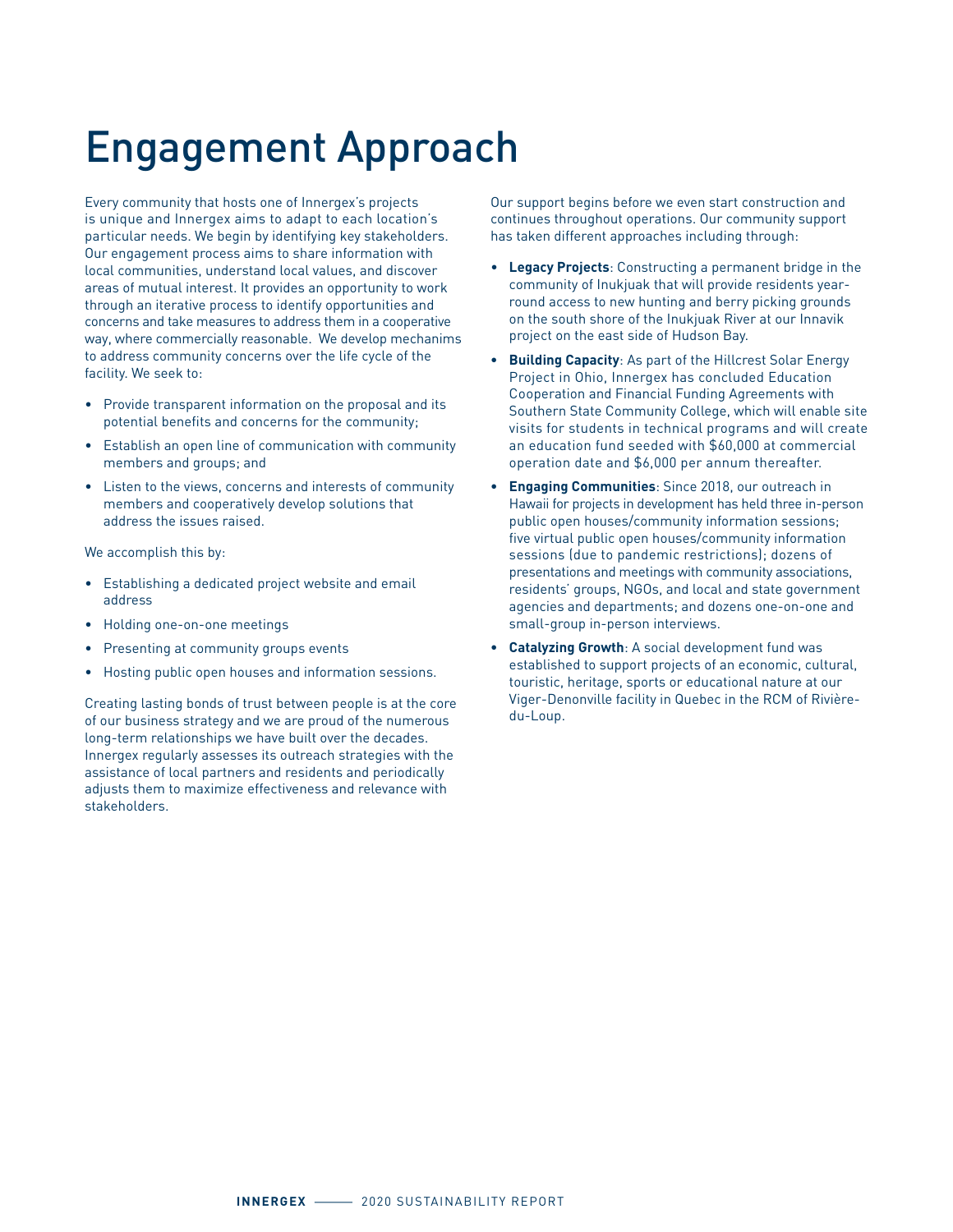## INDIGENOUS COMMUNITIES

#### **A better world for Indigenous communities to prosper**

At Innergex, we take great pride in being a partner of choice for Indigenous communities across Canada on renewable energy projects. Our model is based on the belief that building lasting relationships and sharing the economic benefits of our projects not only creates wealth and future opportunities, but can be a path to reconciliation for many Indigenous communities.